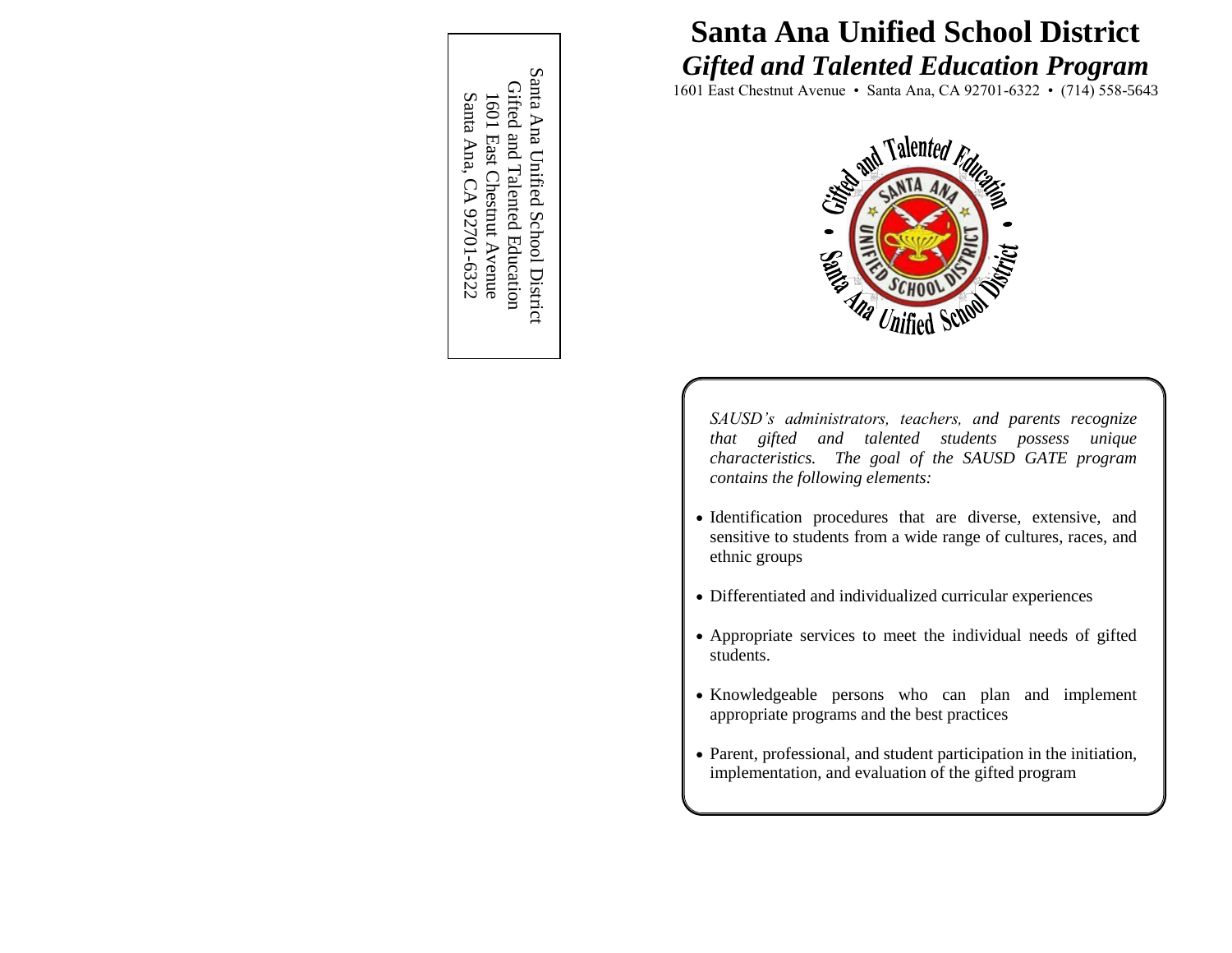## **Characteristics of "Gifted" Students**

Gifted students generally demonstrate extraordinary talent or ability in the areas of academics, visual and performing arts, intellectual capacity, or leadership. The characteristics of an individual gifted student may include one or more of the following:

- **Observant**….they "see more," "get more," notice changes around them
- **Curious**….they investigate discrepancies or happenings, are attracted to the unusual
- **Questioning**….they often reject "pat" answers, want to know "Why?"
- **Logical**….they see cause and effect relationships and connections
- **Critical**….they make judgments, strive for perfection, and may harshly evaluate themselves and their work
- **Expressive**….they use advanced vocabulary and talk a lot; can dominate discussions
- **Inventive**….they reason in clever, unique ways to find original solutions to problems; may dislike routine
- **Versatile**….they may participate in lots of activities and adapt readily to new situations
- **A Quick Study**….they memorize facts and procedures quickly
- **Persistent**….they stay with a task which is challenging; can become intensely focused
- **Sensitive**….they may show sympathy for others and express their own feelings
- **Perceptive**….they see the essence of a situation

Each gifted and talented student is unique, with different educational, emotional, and social needs. **Typically, all students are not gifted in all areas and should not be expected to excel in every subject and activity.** It is important that a student's characteristics be considered in planning individual programs and guiding student progress.

# **Questions and Answers**

#### *Can a gifted child have learning disabilities too? Where can I get information?*

Some gifted children have learning disabilities such as dyslexia, attention deficit disorder, and visual or auditory processing difficulties. It is sometimes difficult to identify the special needs of these children because they often use their high abilities to cope with and mask their learning disabilities. For more information, access ERIC Clearinghouse on Disabilities and Gifted Education at www.cec.sped.org/ericec.htm.

#### *Are there any other enrichment activities beyond the classroom in which my child can be involved?*

Individual schools offer various extended activities in which GATE students can participate. These activities promote unique learning and interests of gifted students:

Pentathlon Math/Science Olympiad Science Fairs PAL Clubs (CSF) UCI Talent Search Kiwanis Bowl

Decathlon Visual & Performing Arts Programs CA Scholastic Federation Student Leadership Councils

Check with your child's teacher or school administrator to find out what is offered at your school.



## **Resources**

[www.cagifted.org](http://www.cagifted.org/) [www.nagc.org](http://www.nagc.org/)

California Association for the Gifted National Association for Gifted Children

[www.hoagiesgifted.org](http://www.hoagiesgifted.org/) [www.cde.ca.gov](http://www.cde.ca.gov/)

Hoagies California Department of Education





Secondary Coordinator Elementary Coordinator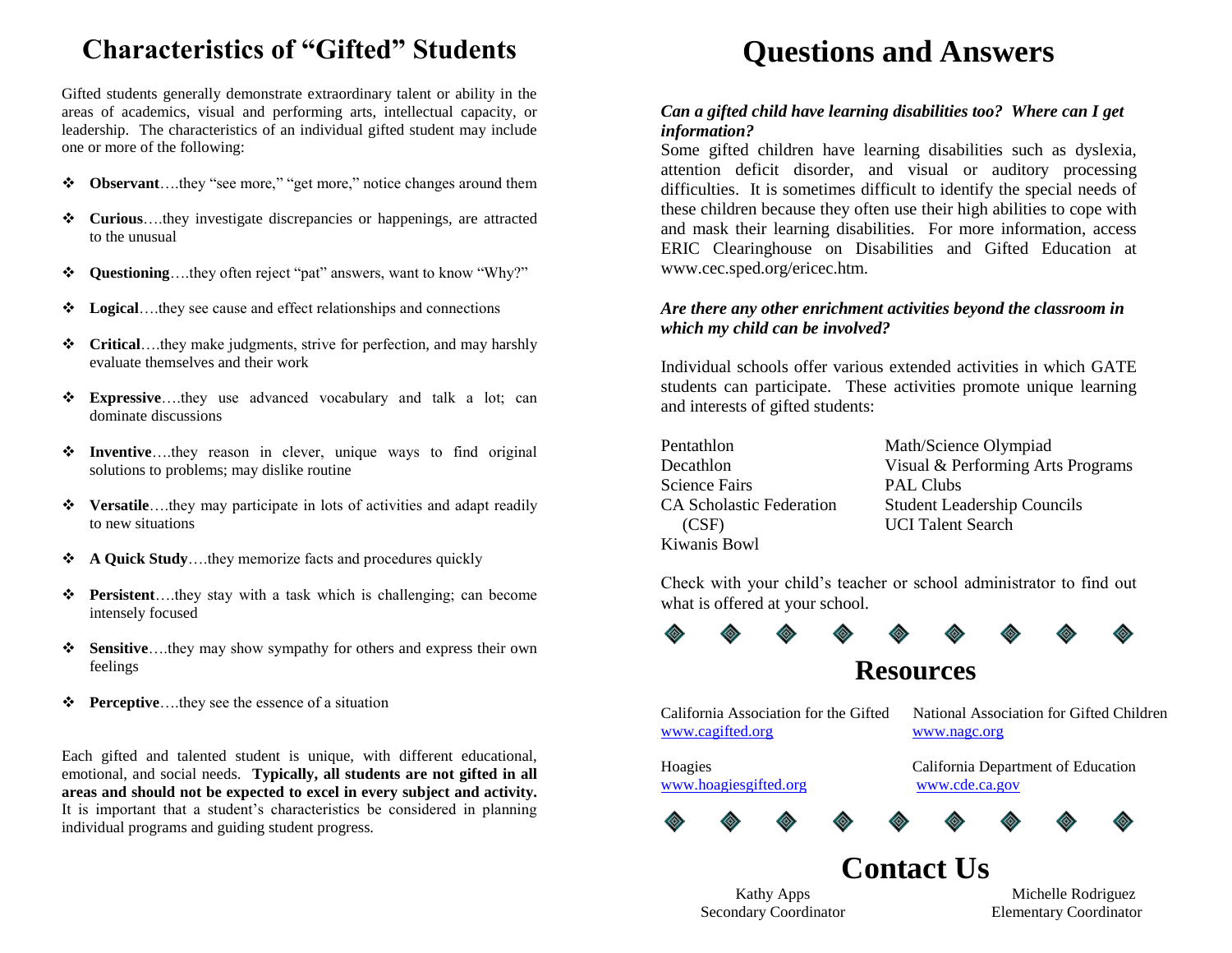# **Questions and Answers**

#### *What is a Gifted and Talented Education (GATE) program?*

In California, public schools may apply for educational funds to assist in providing appropriate learning opportunities for those students identified as gifted and talented. A basic gifted program will include: testing to identify gifted students; grouping students within a class or for all or part of the school day by ability; providing curriculum that is challenging and allows continuous progress; developing social and emotional skills; training for teachers and administrators in the education of gifted learners; providing counseling and support for gifted students who are at-risk; and involving parents in the planning and evaluation of GATE programs. A written plan defining how the district will meet the needs of gifted children as articulated in the state GATE standards must be submitted to the California Department of Education (CDE) for approval for one to three years. To obtain a copy of the GATE Law, and/or a copy of the standards, link to CDE from [www.CAGifted.org](http://www.cagifted.org/), call CDE at 916-323-5124 or 916-323-5831 or go to [www.cde.ca.gov](http://www.cde.ca.gov/).

#### *How is GATE instruction different from what the general education student is receiving?*

All students in the Santa Ana Unified School District receive comprehensive instruction in the basic skills and the core curriculum with an emphasis on meeting the district's rigorous and challenging academic standards. The GATE Program applies the state-adopted approach of Depth and Complexity to enhance and make the core curriculum different. Depth and Complexity is used to differentiate learning opportunities that stress the complexity of subject matter, develop greater depth in thinking and reasoning skills, and provide for the creation of new ideas and new products. GATE instruction emphasizes the use of multiple resources and research. Students create unique products that apply higher level critical thinking skills and involve purposeful communication.

#### *How do I find out if my child is gifted?*

Some children are able to concentrate for long periods of time at a very young age or demonstrate their gifts and talents by using a large vocabulary, constant questioning, creativity, and/or exceptional ability in a particular subject area. Differences commonly found between most gifted learners and their age peers are advanced comprehension, a faster pace of learning and a need for schoolwork that provides activities which are both complex and fast-paced. Parents should consult their child's teacher, school counselor, or the district GATE department for additional information.

# **Objectives of the GATE Program**

### **Program Design**

The GATE Program provides a comprehensive continuum of services and program options responsive to the needs, interests, and abilities of its students. The program is managed by full-time district coordinators for the elementary and secondary level, as well as a site coordinator at each school. The GATE Program provides services for students in grades 3-12 who have been identified in the intellectual, high achievement, specific academic or visual and performing arts categories. Students in grades K-1 are not formally identified, but are challenged to their highest potential. Depending upon the number of identified GATE students, elementary schools serve gifted students during the school day via the "cluster" model, with approximately 5-10 identified gifted students placed in a general education class. Schools with high numbers of identified students offer special day classes with the majority of the students in the class being formally identified. In the secondary classrooms, gifted students are scheduled into honors-level and Advanced Placement classes. Teachers use the grade level standards and core curriculum for all students, as well as differentiated strategies, to challenge GATE students to their highest potential.



### *Staff Development*

Many gifted students begin the school year already knowing much of what will be taught by the teacher that year. Because of this, the GATE Department believes it is necessary to provide staff development to teachers which prepares them to differentiate the curriculum to meet the needs of GATE learners. The GATE Department adheres to the definition of differentiation described by the California Association for the Gifted, "Adapting the curriculum to meet the unique needs of learners by making modifications in complexity, depth, and pacing." (*Meeting the Challenge*). Staff development is designed to provide the teacher with the knowledge and tools to differentiate the core curriculum or instruction so that students who have already mastered the material continue to progress and so that students who have a particular interest in an area can pursue it in greater depth or in a personalized way" (*Differentiating the Core Curriculum and Instruction to Provide Advanced Learning Opportunities*.) Staff development is designed to help teachers differentiate curriculum through content, process, resource, and product, and to use various instructional models and strategies that are aligned with and extend the state academic content standards and curriculum frameworks. Staff development is also provided to teachers, (continued)